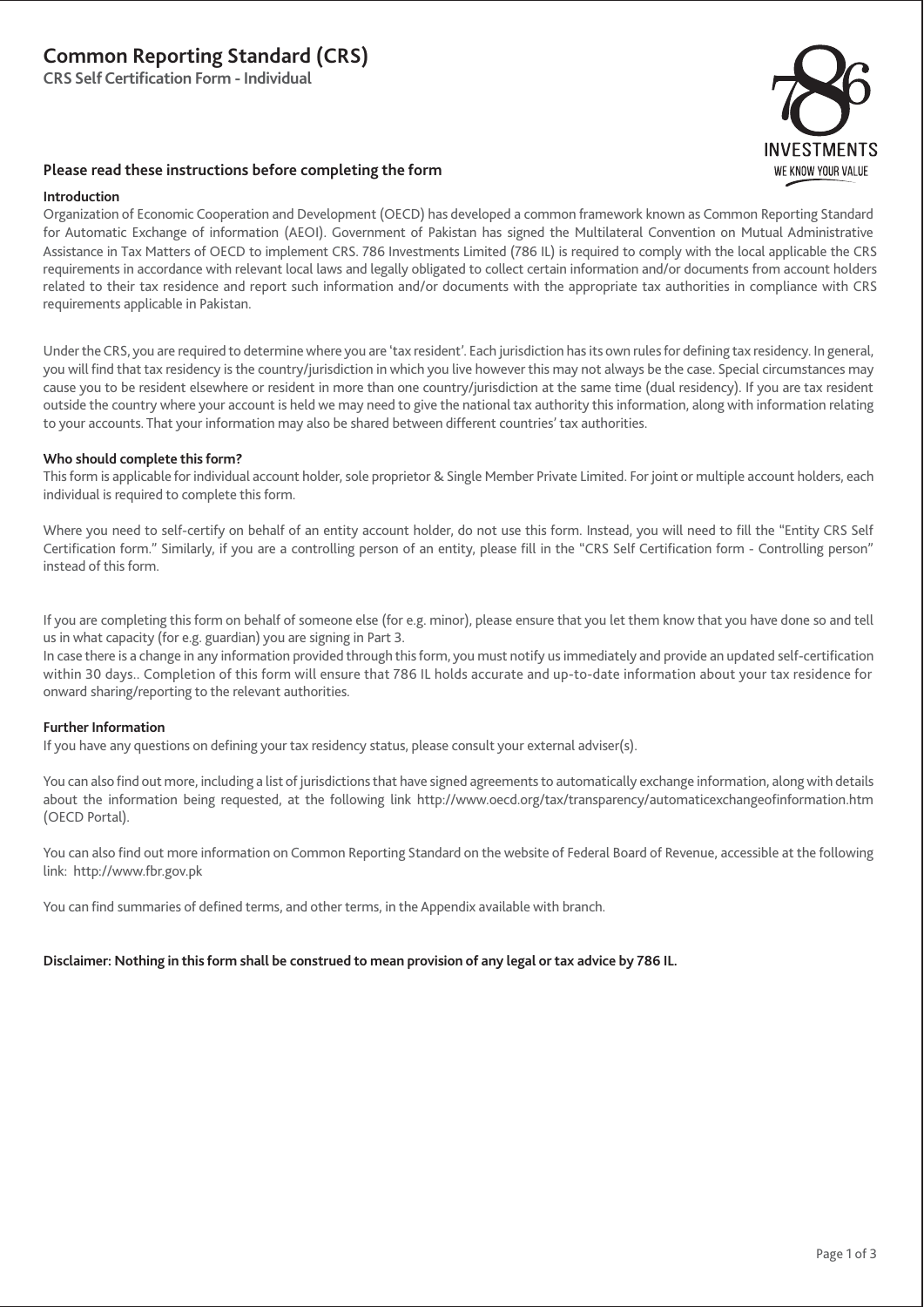## **Common Reporting Standard (CRS)**

**CRS Self Certification Form - Individual**



|                                                                                                                             |                                                                                                   |                   | * Indicates mandatory field(s) |
|-----------------------------------------------------------------------------------------------------------------------------|---------------------------------------------------------------------------------------------------|-------------------|--------------------------------|
| Date*                                                                                                                       | Branch*                                                                                           |                   |                                |
| D<br>м                                                                                                                      | Code<br>Note: For definitions please refer to the CRS Booklet available with branch.              |                   | Name                           |
| Account Details (Mandatory for existing accountholders)                                                                     |                                                                                                   |                   |                                |
| <b>Account Name</b>                                                                                                         |                                                                                                   |                   |                                |
| <b>Account Number</b>                                                                                                       |                                                                                                   |                   | Customer ID                    |
| CNIC/PP/NICOP/PO<br>/SNIC/ARC                                                                                               |                                                                                                   |                   |                                |
|                                                                                                                             | Do you hold tax residency of any country / jurisdiction other than Pakistan and/or United States? |                   | No<br>Yes                      |
| Authorised Signature                                                                                                        |                                                                                                   |                   |                                |
| In case of Yes, you are required to complete this form.<br>In case of No, you are no longer required to complete this form. |                                                                                                   |                   |                                |
| Part 1 - Identification of Accountholder *<br>A. Name of Accountholder                                                      |                                                                                                   |                   |                                |
| Family Name or Surname(s)                                                                                                   |                                                                                                   |                   |                                |
| Title                                                                                                                       |                                                                                                   |                   |                                |
| First or Given Name                                                                                                         |                                                                                                   |                   |                                |
| Middle Name(s)                                                                                                              |                                                                                                   |                   |                                |
| <b>B. Current Residential Address</b>                                                                                       |                                                                                                   |                   |                                |
| House / Apartment / Suite<br>Name, Number, Street                                                                           |                                                                                                   |                   |                                |
| Town / City / Province /<br>County / State                                                                                  |                                                                                                   |                   |                                |
| Country                                                                                                                     |                                                                                                   |                   |                                |
| Postal Code / Zip Code (if any)                                                                                             |                                                                                                   | P.O. Box (if any) |                                |
|                                                                                                                             | C. Mailing Address (please only complete if different to the address shown in Section B)          |                   |                                |

| House / Apartment / Suite<br>Name, Number, Street |                            |
|---------------------------------------------------|----------------------------|
| Town / City / Province /<br>County / State        |                            |
| Country                                           |                            |
| Postal Code / Zip Code (if any)                   | P.O. Box (if any)          |
| D. Date of Birth *                                | D<br>M<br>M<br>D<br>Υ<br>Υ |
| E. Place of Birth *                               |                            |
| Town or City of Birth                             |                            |
| Country of Birth                                  |                            |